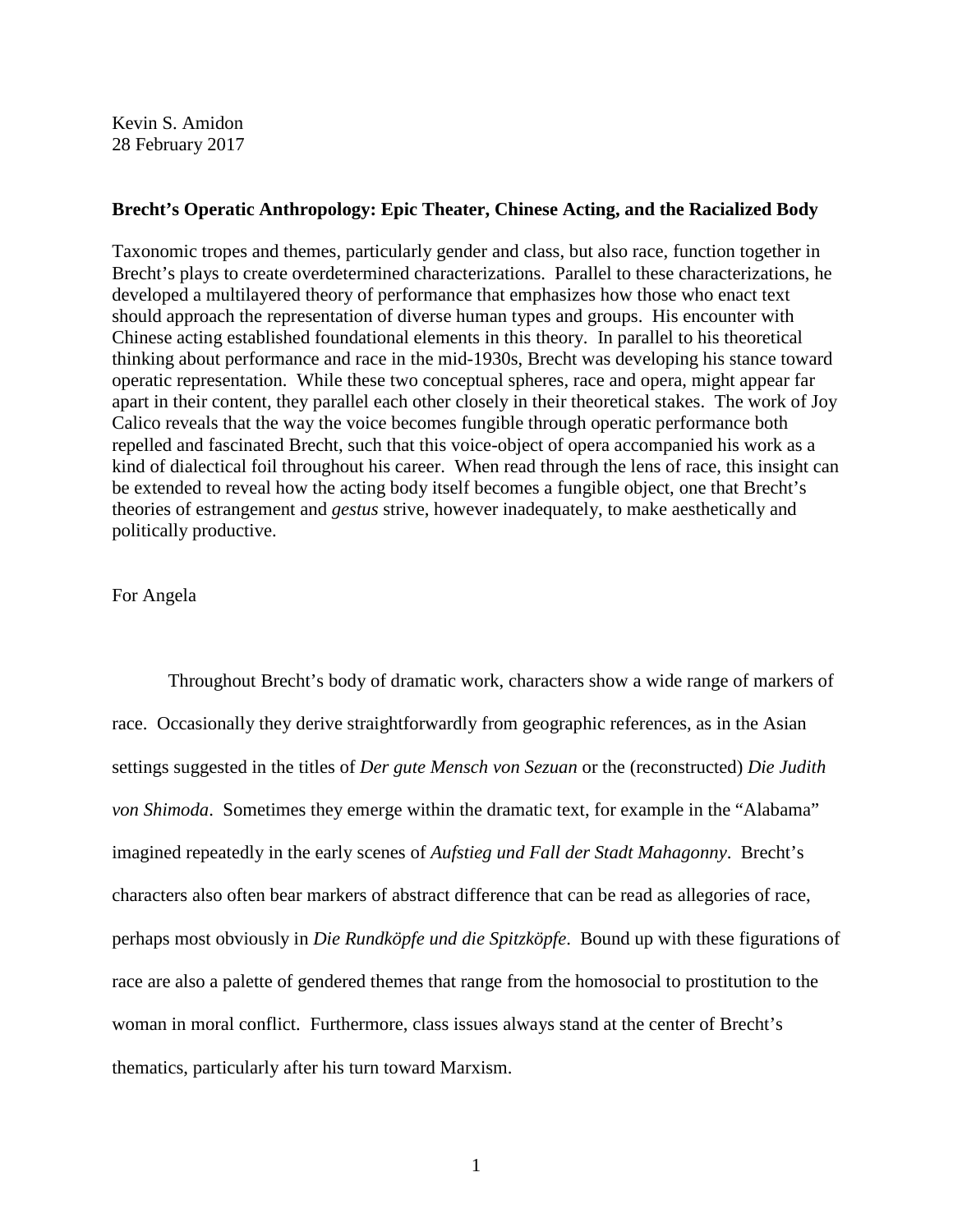Taken together, Brecht's wide-ranging figurations of diversity provide productive material for reflection upon what scholars, since the revival and reanalysis of an existing anthropological term in the 1970s, have called racialization. Rohit Barot and John Bird describe the complex history and usage of this term, and come to a cogent summary that points to its usefulness in Brechtian contexts:

Racialization is used consistently to indicate process and change at the cultural level…. This is perhaps its most useful connotation; that…there is no one, fixed ideology of race but a range of ways in which structures and ideas are racialized…. [I]f racialization *is* a process then it is a process that constructs bodies and psyches and may…look very like the forms of visceral hatred of older racial theories.<sup>[1](#page-1-0)</sup>

The gender theorist Jasbir Puar, further emphasizes that markers of difference beyond traditional racial characteristics – in her case sexuality but even gender and class – participate in racialization because it refigures static naturalistic discourses as social processes: "I deploy 'racialization' as a figure for specific social formations and processes that are not necessarily or only tied to what has been historically theorized as 'race.'"<sup>[2](#page-1-1)</sup> Brecht's characters, whether they are marked racially in more concrete or more abstract ways, participate in, and reflect upon, processes through which their bodies are racialized: marked with difference that matters in the dramatic worlds in which they live and interact.

Brecht's taxonomic tropes and themes, represented as embedded in social processes from which gendered, class-marked, and racialized bodies emerge, function together to create the characterizations in his works. Beginning in the later 1920s and proceeding through the 1930s, Brecht argued with increasing sophistication that characters can be rendered effectively only

<span id="page-1-0"></span> <sup>1</sup> Rohit Barot and John Bird. "Racialization: the genealogy and critique of a concept." *Ethnic and Racial Studies* 24, no. 4 (2001): 601-618. Here 613-14.

<span id="page-1-1"></span><sup>2</sup> Jasbir Puar, *Terrorist Assemblages: Homonationalism in Queer Times* (Durham: Duke UP, 2007), xii.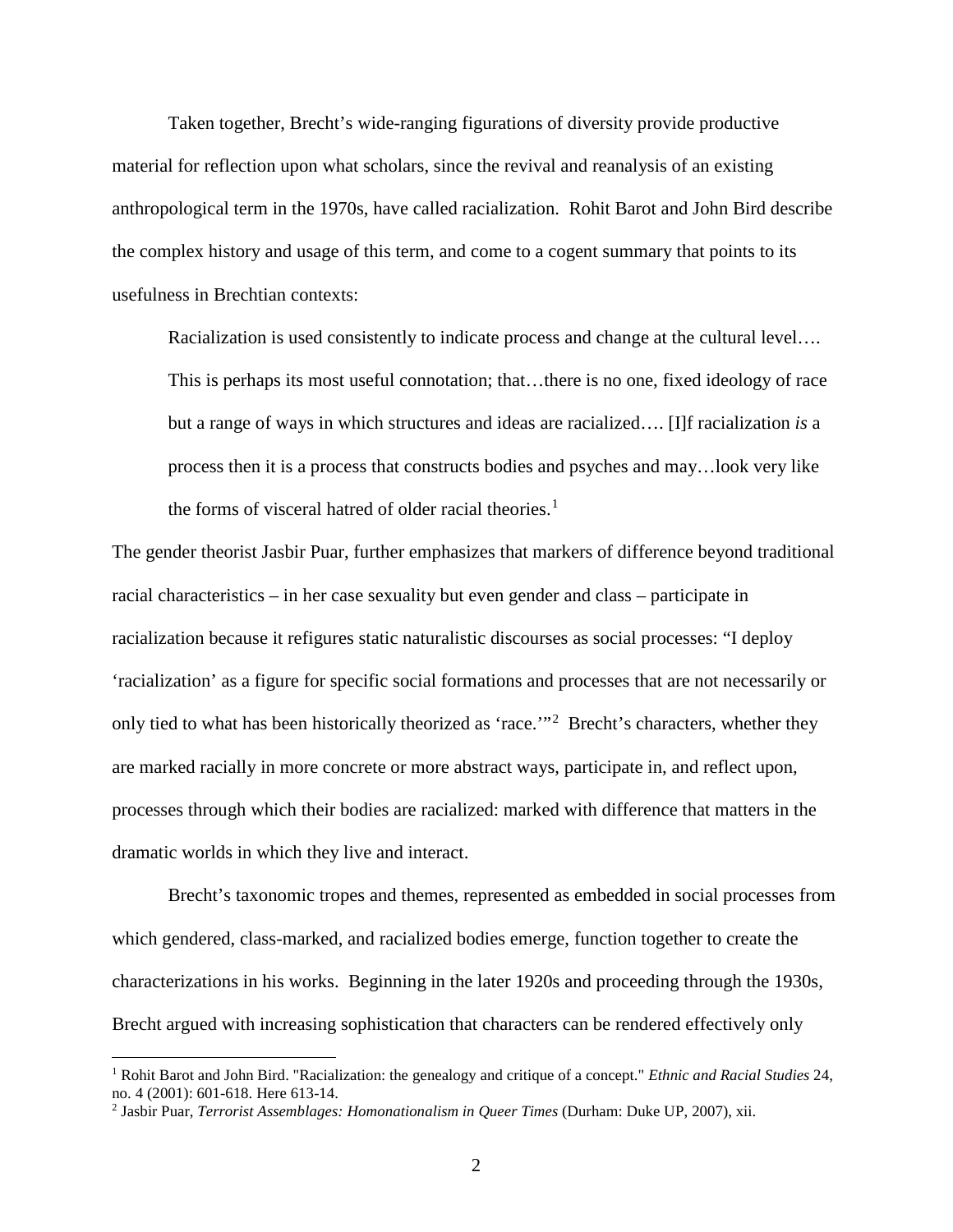through enactment of his theories of gestus and the estrangement effect (*Verfremdungeffekt / V-Effekt*). His works therefore carry with them a multilayered theory of performance that highlights, even in ways beyond those that Brecht himself foresaw, the representation of diverse human types and groups – contested also through type, stereotype, and caricature – at the center of performance.

Brecht's theories of performance also grew in many ways out of his encounter with a theatrical form that gave him, throughout his career, significant intellectual and artistic difficulty: opera. Opera, with its presentation of the body of the performer through the extremes of vocal display, focuses spectatorship on what can be seen and heard emerging from the body. It offers up the visible and sounding body for spectatorial consumption, and therefore easily becomes readable as what Brecht famously marked it as in his notes on his own operatic text, *Aufstieg und*  Fall der Stadt Mahagonny: "culinary."<sup>[3](#page-2-0)</sup> In short, the body matters in all theater, but in opera the stakes of its performance rise to a particularly high degree. Recent theories of operatic performance have emphasized the ways in which the operatic voice emerges as an object, as a kind of mediator between the unique performing body and the represented text. These understandings of the function of the voice add layers of complexity to Brecht's performance theory by potentially interrupting and refiguring the gestus and the *V-Effekt*. Furthermore, the taxonomic categories that can mark the performing body – particularly race – appear to be subject to a similar dynamics linking the spectator and the performing body. The racialized body is an object not only of culinary consumption, commodification, and display, but enacts a dynamics of mediation between text and performance similar to that of the operatic voice. Operatic voice and racialized body therefore exist in ongoing and correlated tension with the

<span id="page-2-0"></span> <sup>3</sup> For an exploration of these dynamics of spectatorship see: Kevin S. Amidon, "'O show us…': Opera and/as Spectatorship in *Aufstieg und Fall der Stadt Mahagonny*," *The Brecht Yearbook* 29 (2004): 222-236.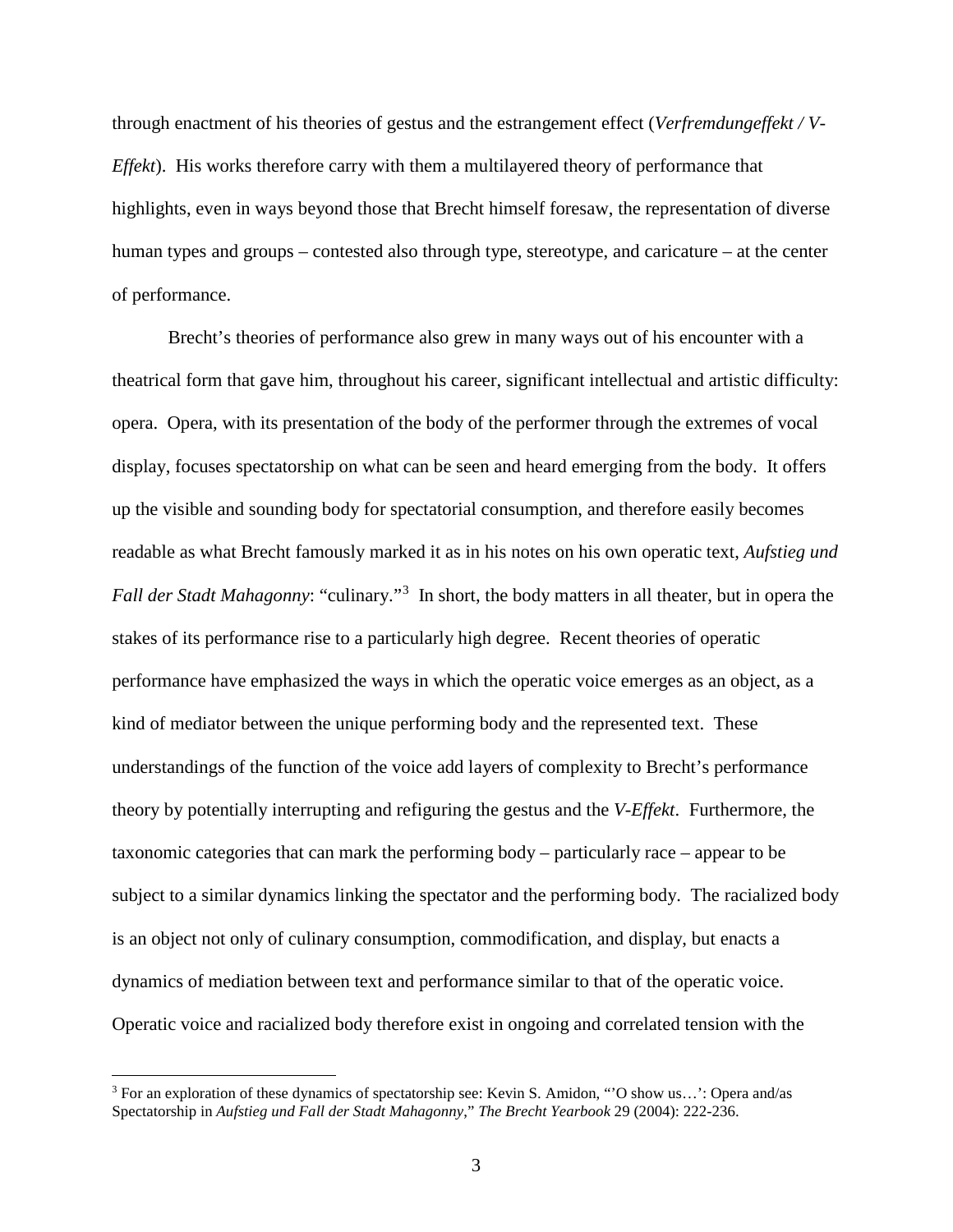material of Brechtian performance theory. The potential political-economic *Entfremdung*alienation characteristic of both the racialized body and the operatic voice exists in tension with Brecht's perception of the necessity for *Verfremdung*-estrangement in theatrical practice and spectatorship. This tension not only contributed to Brecht's own theoretical development during his lifetime, but it continues to characterize the conflicts over Brecht's legacy today.

Among the taxonomic thematics that arise across Brecht's work, race may be the most difficult to trace through his thought and practice, because it seems at once both subtle and obvious in its figuration. Brecht's dramatic characters often carry racializing markers, but through dramatic action they are often geographically or situationally estranged from their spaces and places of origin. This complicates their enactment of processes of racialization – the marking of their bodies with difference – through perception and reception by other characters and audiences. Furthermore, it is difficult – despite the racialization so clearly present in Brecht's characterizations – to find something akin to a race concept in Brecht's theoretical writings. Particularly in the essays and aphorisms that surround the development of the principles of epic theater in the 1930s and 1940s, Brecht often speaks of class and of the human in general, and also of scientific approaches that enable epistemic access to the human, including in particular psychology, sociology, economics and history.<sup>[4](#page-3-0)</sup> Race, however, is largely absent on the surface of Brecht's arguments. Nonetheless the fraught and violent history of the race concept, along with the concept's central deployment in colonial policy, seem as if they would logically have to motivate Brecht's many and overt concerns with exploitation and inhumanity. Rarely, however, do they do so obviously. Thus the friction between Brecht's tentative and

<span id="page-3-0"></span> <sup>4</sup> See for example the essay "Vergnügungstheater oder Lehrtheater," in Bertolt Brecht, *Schriften*, vol. 2, part 1, [*Werke*, Berliner und Frankfurter Ausgabe, vol. 22, part 1] (Berlin/Frankfurt: Aufbau/Suhrkamp, 1993), 106-116. Edition hereafter cited as BFA. In the section of this essay entitled "Theater und Wissenschaft," Brecht notably does not mention ethnology. Nonetheless German sociology in the 1920s overlapped considerably with the sphere of ethnology. See below.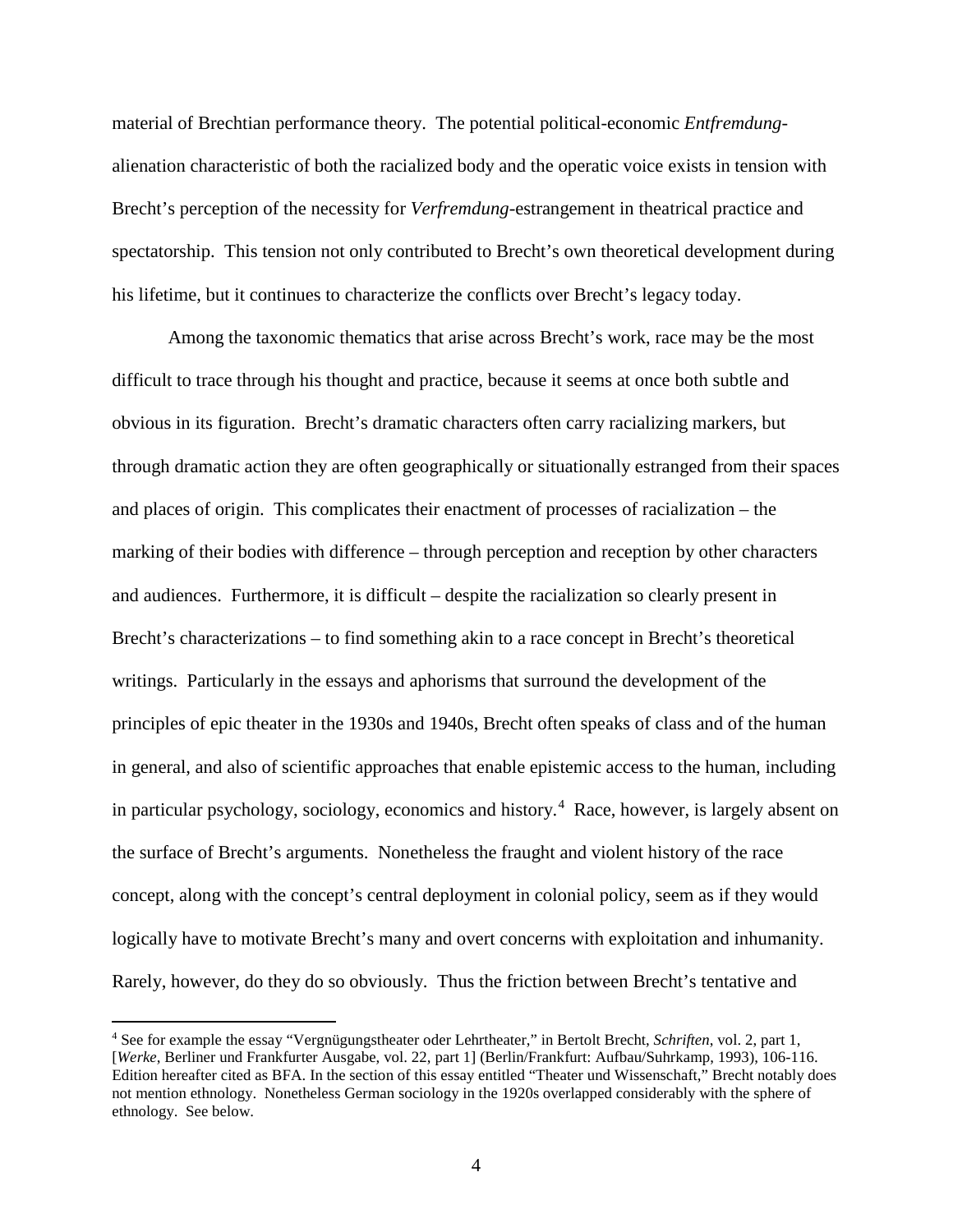mediated approaches to race and what appears to be its necessary position at the heart of his concerns requires and rewards close analysis.

A number of scholars have identified, explored, and critiqued the ways in which Brecht's theoretical writings appear to manifest a lack of interest in race, and further how his dramatic works seem to traffic in stereotype and caricature as much as they engage racialization critically. Significant throughout this scholarly spectrum is the history of the emergence of Brecht's Marxism, and the ways in which class appears to subsume race in Brecht's increasingly Marxist thought. [5](#page-4-0) An early example is Maria Alter's 1967 essay "Bertolt Brecht und die rassischen Minderheiten [Bertolt Brecht and Racial Minorities]." In it Alter reads episodes in *Im Dickicht der Städte* and *Furcht und Elend des Dritten Reiches* in which racially marked characters appear on the stage. In them, she argues, the characters clearly stage awareness of their own racialized, minority status. She compares them to the abstracted characterizations in *Die Rundköpfe und die Spitzköpfe* to draw out the ways in which apparently race-conscious characters remain exceptions in Brecht's work. Representative moments in which race emerges onto the surface in Brecht's plays therefore serve to demonstrate how, for Brecht – and ever more so as issues of racial prejudice and exclusion became subsumed into his developing Marxism – race conflict becomes an artifact of bourgeois society that requires confrontation through class struggle. She concludes that "Brecht does not see the problem of the relationships between races as a true problem, but rather as a byproduct of the social structure. He appears to be saying that if class consciousness were present, racial prejudice would necessarily disappear."<sup>[6](#page-4-1)</sup> Alter thus diagnoses a central

<span id="page-4-0"></span> <sup>5</sup> For a recent exploration of the tensions in Marxism related to race, racism, and otherness, see: Kevin B. Anderson, *Marx at the Margins: On Nationalism, Ethnicity, and Non-Western Societies* (Chicago: University of Chicago Press, 2010).

<span id="page-4-1"></span><sup>6</sup> Maria P. Alter, "Bertolt Brecht und die rassischen Minderheiten," *The German Quarterly* 40.1 (Jan 1967): 66.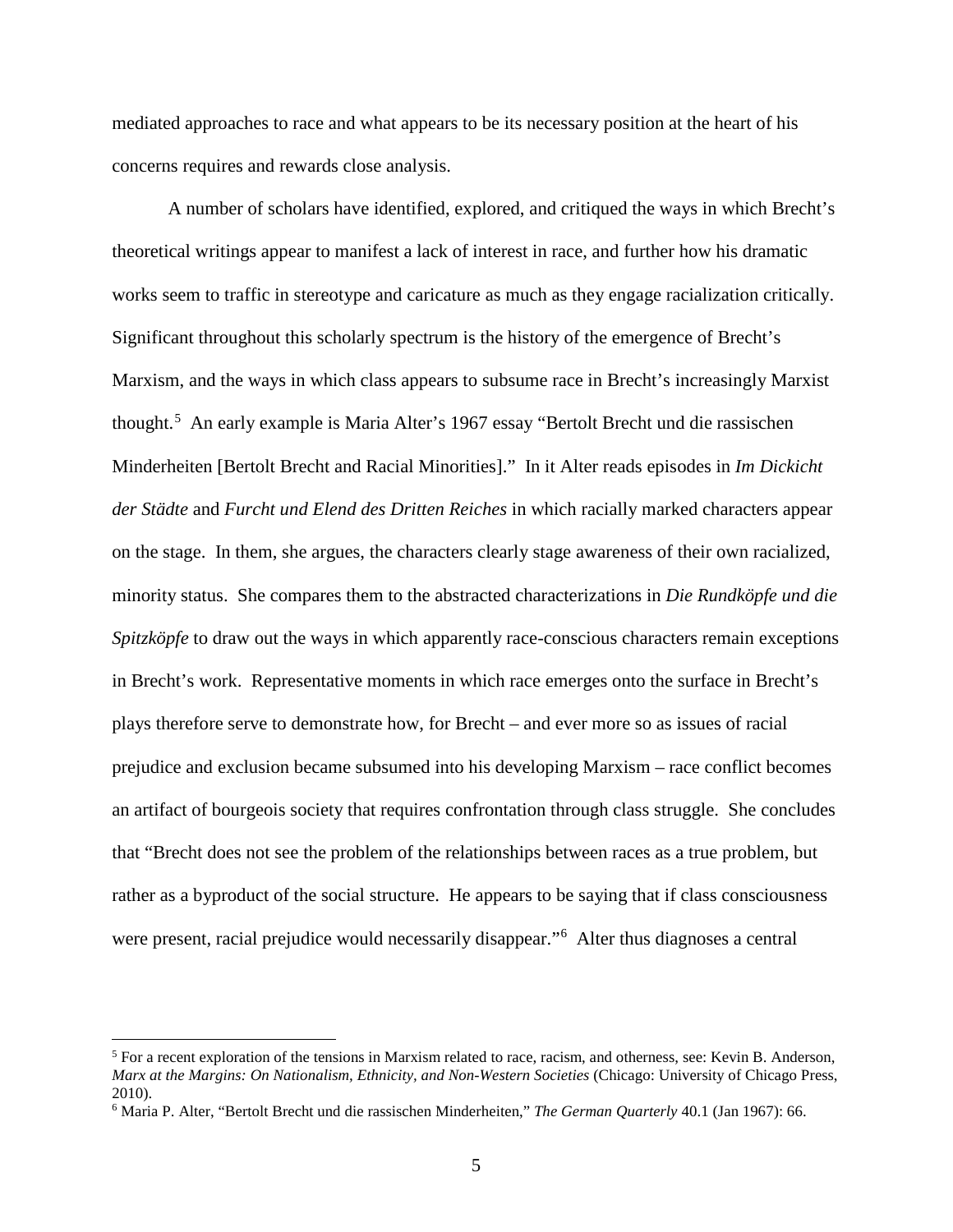aspect of Brecht's conceptualization of race along lines that have characterized the scholarly discourse ever since.

Christian Rogowski's contribution to the 2004 *Brecht Yearbook* constructs a complex reading of *Aufstieg und Fall der Stadt Mahagonny* around the race-marked moments in Brecht's other dramas. Rogowski identifies the troubled and contradictory valences of Brecht's relationship to the linked spheres of race and gender, and develops a critique of the ways in which Brecht's practice masks rather than highlights them. His consistent use of scare-quotes around "*Rasse"* demonstrates how the race concept seems always to remain at a distance from Brecht's theoretical discourse and theatrical practice, and rarely shows up in Brecht's own words. Brecht's representational strategies point to both race and gender as spheres of conflict, but received forms of prejudice and exclusion receive, in Rogowski's reading, essentially no critical refiguration in the works themselves, and devolve largely into stereotype. The surfacelevel characterizations in *Aufstieg und Fall der Stadt Mahagonny*, particularly of women and potentially multi-racial people, appear to stage a world in which the dynamics of exploitation become the focus of sustained critical engagement. Nonetheless this promise is not carried out, and Rogowski concludes that Brecht is simply disinterested in the problems of race and gender: "Through its disinterest in gender and 'race,' Brecht's criticism of the capitalistic, bourgeoispatriarchal social order brackets out two central components of the commodification of human relationships."<sup>[7](#page-5-0)</sup> Rogowski thus insists that Brecht's blind spots about human diversity not be papered over with arguments that the social-critical aspects of Brechtian practice redeem the failure to expose gendered and race-marked injustice and exploitation.

<span id="page-5-0"></span> <sup>7</sup> Christian Rogowski, "Schattenboxen: Zum Warencharakter von Geschlecht und 'Rasse' in Mahagonny," *The Brecht Yearbook* 29 (2004): 336. Translation Amidon.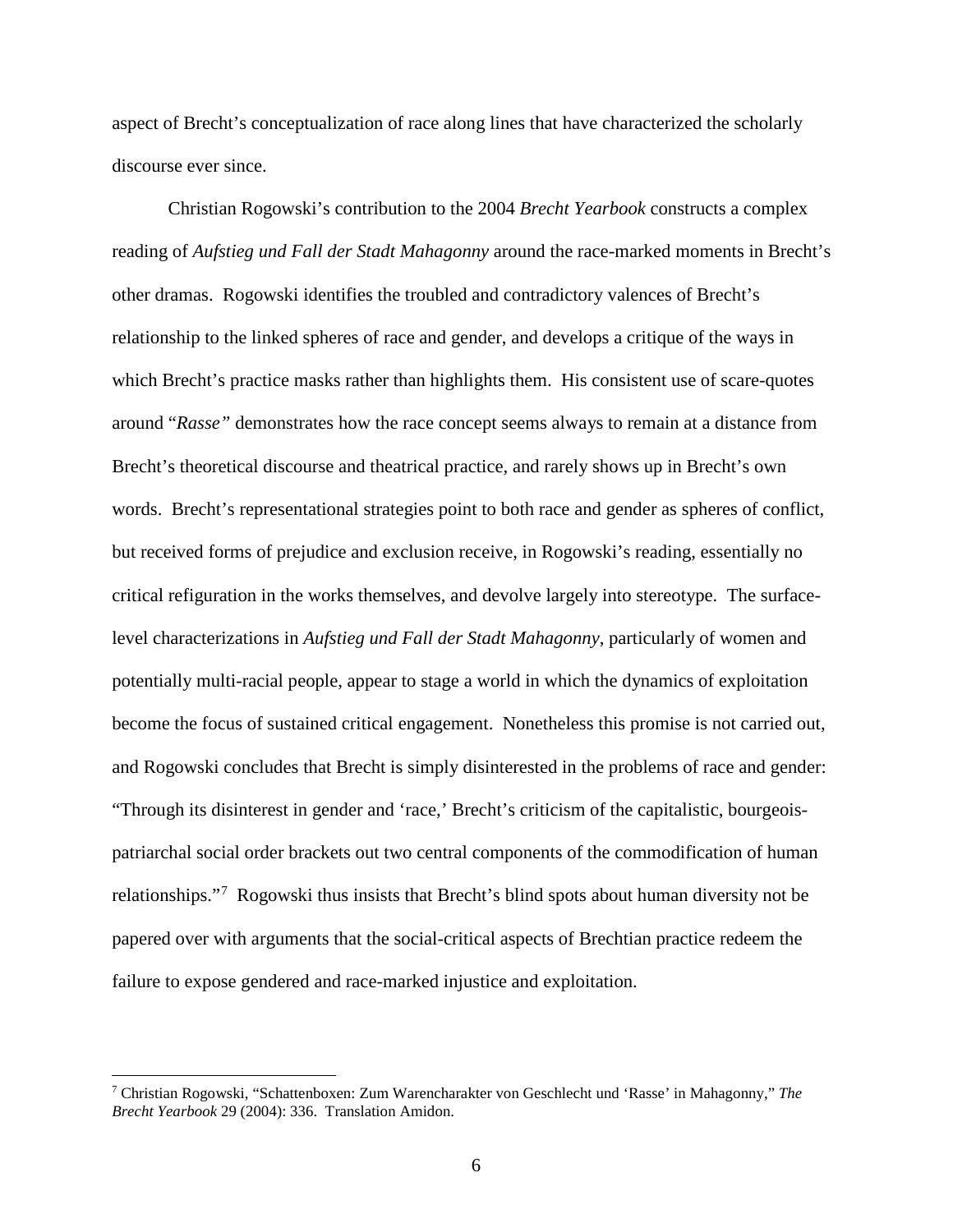Loren Kruger has also dug deeply into how Brecht's work and theories can be understood in and through racialized contexts. In her *Post-Imperial Brecht: Politics and Performance, East and South,* she argues that "Brecht's legacy should not be mapped only on the Cold War axis of West to East, or only on the post-colonial axis of North to South." Kruger seeks, rather, "multiple lines of force, so as to highlight the intersection and interference of these axes."<sup>[8](#page-6-0)</sup> She places Brechtian texts, methods, and practices into tension with performances, readings, interpretations, and stagings by others, especially those who come to Brecht from outside the European sphere.<sup>[9](#page-6-1)</sup> Her examination of the work of Emine Sevgi Özdamar, who worked with some of Brecht's former students at the East Berlin Volksbühne for a time in 1976, reveals how racial thematics pose a challenge for those who wish to further develop Brechtian principles to address intercultural tension and conflict. Kruger reads Özdamar's plays and memoirs as pointing precisely to race as a key site of absence in the Brechtian toolbox: "Although clearly drawing on Brecht, she [Özdamar] also highlights the limits of Brecht's own relatively unreflected use of racial, especially orientalized stereotypes...."<sup>[10](#page-6-2)</sup> Kruger further develops several other intertextual moments. Particularly revealing is her analysis of the reception of the South African dramatist Athol Fugard's work, with its clear themes of racialization and exclusion, in East Germany.

Exploration of Brecht's critical writings for sites where race becomes readable leads most directly to one essay from the 1930s that stands out because it raises the specter of race both in its general theme and in its specific content. This is the important theoretical text

<span id="page-6-0"></span> <sup>8</sup> Loren Kruger, *Post-Imperial Brecht: Politics and Performance, East and South* (Cambridge, UK: Cambridge University Press, 2004), 376.

<span id="page-6-1"></span><sup>9</sup> For a further reading of South African refigurations of Brecht's work (the Junction Avenue Theatre Company of Johannesburg's *Love, Crime, and Johannesburg*, a rewriting of *Die Dreigroschenoper*) that cites Kruger but continues to subsume interpretation of race and racialization entirely into Marxian analysis of capitalism and crime, see: Florian Nikolas Becker. "Capitalism and Crime: Brechtian Economies in *The Threepenny Opera* and *Love, Crime and Johannesburg*." *Modern Drama* 53, no. 2 (2010): 159-186.

<span id="page-6-2"></span><sup>10</sup> Kruger, *Post-Imperial Brecht*, 328.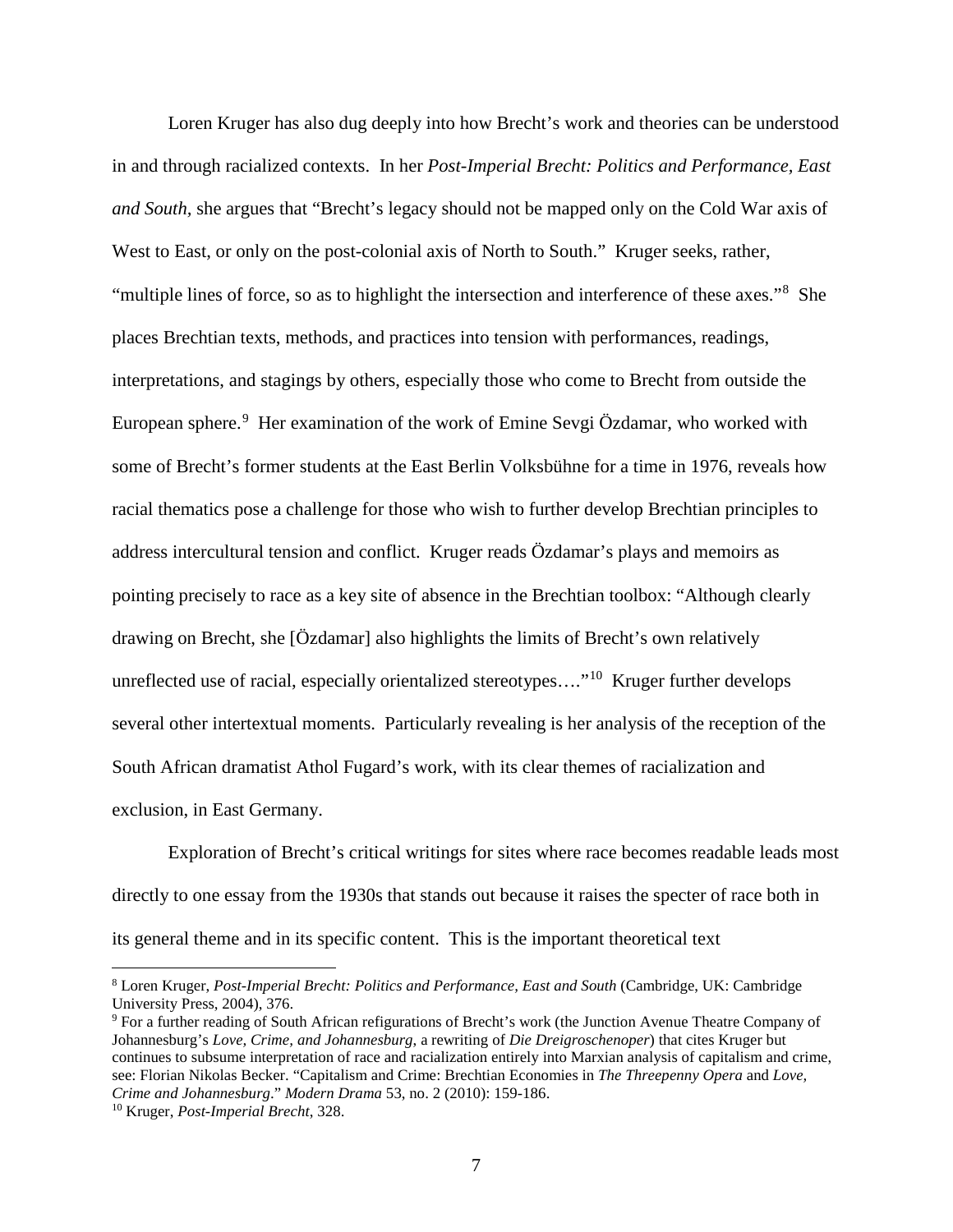"Verfremdungseffekte in der chinesischen Schauspielkunst" [Alienation Effects in Chinese Acting] that Brecht wrote in the latter half of 1936, but did not publish in its original German until 1954.<sup>11</sup> It has been the focus of discussion by a range of commentators, but only a few have highlighted race as a central theme in it. Katrin Sieg, however, directly confronts the issue of race in this essay. She notes, in keeping with the sense identified by Alter and others, that Brecht avoids the race concept in favor of class-oriented thought. Her critical reading parallels Rogowski's in taking on Brecht's blind spots, and she argues that the essay reveals "the point where Brecht's faculty of tactical thinking fails," because "Brecht appears to have misrecognized the racial discourse of his time." This problem represents, in Sieg's reading, an example of "the failure of the Left...to develop a critical discourse on race."<sup>[12](#page-7-1)</sup> She critiques how "the Brechtian" spectator is thus firmly ensconced in the orientalist dichotomy of domination that empowers the Western subject with its colonial and racist underpinnings."<sup>[13](#page-7-2)</sup> Her own explorations of "ethnic drag" attempt to address these dynamics of domination by revealing how multiple layers of performance affect the racialized body, from the individual subject's performance of her own identity to the staging, representation, and critique of performativity that takes place in numerous theatrical and quasi-theatrical contexts. She concludes forcefully that "the texts I examine [Lessing's *Nathan der Weise*; Karl May's Winnetou novels; Veit Harlan's *Jud Süss*; Özdamar's *Keloglan in Alamania*; Rainer Werner Fassbinder's *Katzelmacher*] illustrate the necessity – and historical difficulty – of adjusting leftist critiques of representation (exemplified here by Brecht's

<span id="page-7-0"></span><sup>&</sup>lt;sup>11</sup> BFA 22.1, 200-210. References hereafter parenthetical. For dating of the essay see BFA 22.2, 959.

<span id="page-7-1"></span><sup>12</sup> Katrin Sieg, *Ethnic Drag: Performing Race, Nation, Sexuality in West Germany* (Ann Arbor: University of Michigan Press, 2002), 63. Rogowski also notes this reference ("Schattenboxen," 340n28).

<span id="page-7-2"></span><sup>13</sup> Sieg, *Ethnic Drag*, 61.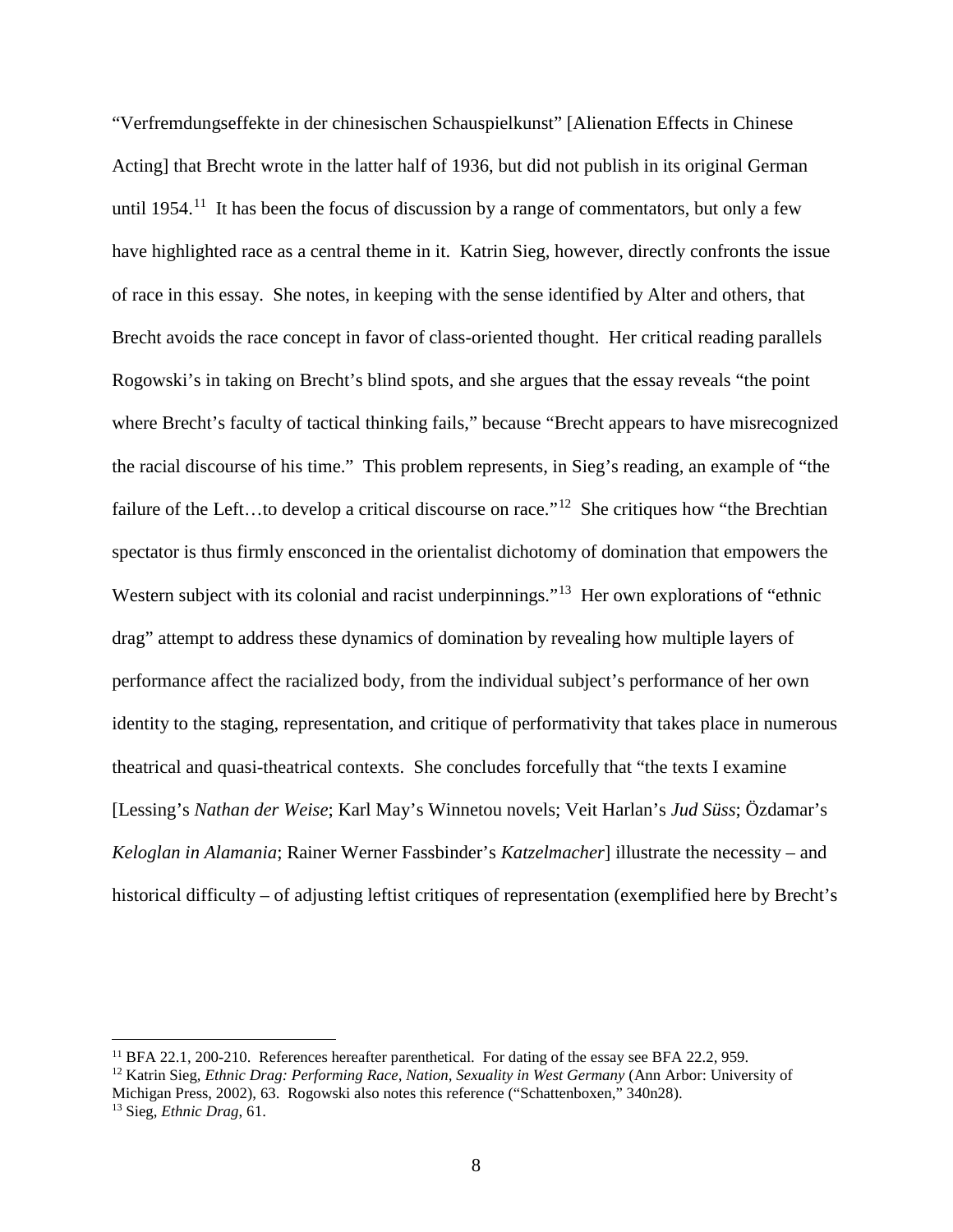essay on estrangement effects) to a critique of race."[14](#page-8-0) That necessity remains alive, and Brecht's work and legacy continue to stimulate it.

Interpretations like those of Rogowski, Kruger, and Sieg, which highlight the elisions and lacunae in Brecht's relationship to the race concept, point to still further moments of significance, and their insights can bear further expansion and elaboration.

"Verfremdungseffekte in der chinesischen Schauspielkunst" contains, in one of Brecht's most vivid theoretical formulations from the period in which he was most actively developing the discourses of epic theater and the estrangement effect that became his theoretical legacy, a statement that stands out as one of Brecht's most straightforward invocations of the visible human traits – in this case skin color – that carry so much of the content of the race concept. This deployment comes at the central point in the essay where Brecht develops his argument that the "V-Effekt" [estrangement effect] "had primarily the purpose of the historicization of the represented processes" (207).[15](#page-8-1) Brecht argues here for a "historicizing theater" [*historisierendes Theater*] in specific contrast to "bourgeois theater" [*bürgerliches Theater*], for such historicization carries the potential to unpack the ways in which human beings are falsely "generalized" and made "eternal":

Bourgeois theater works out the timeless in its objects. The representation of the human being hews to the so-called eternally human. Through the organization of the plot such "general" situations are created that the human being per se, the human being of every era and every skin color can express itself. All events are only great leading concepts, and in answer to these leading concepts comes the "eternal" answer, the unavoidable, usual, natural, simply human answer. An example: the black-skinned human being loves like the white human being, and only when the story has extorted from him the same expression delivered by the white (and they can, in theory, ostensibly reverse the formula) is the sphere of art created. The particular, the different can only be acknowledged in the leading concept: the answer is communal; in the answer there is no difference (208).

<span id="page-8-0"></span> <sup>14</sup> Sieg, *Ethnic Drag*, 259.

<span id="page-8-1"></span><sup>&</sup>lt;sup>15</sup> All translations from Brecht in this article are by the author, unless otherwise noted.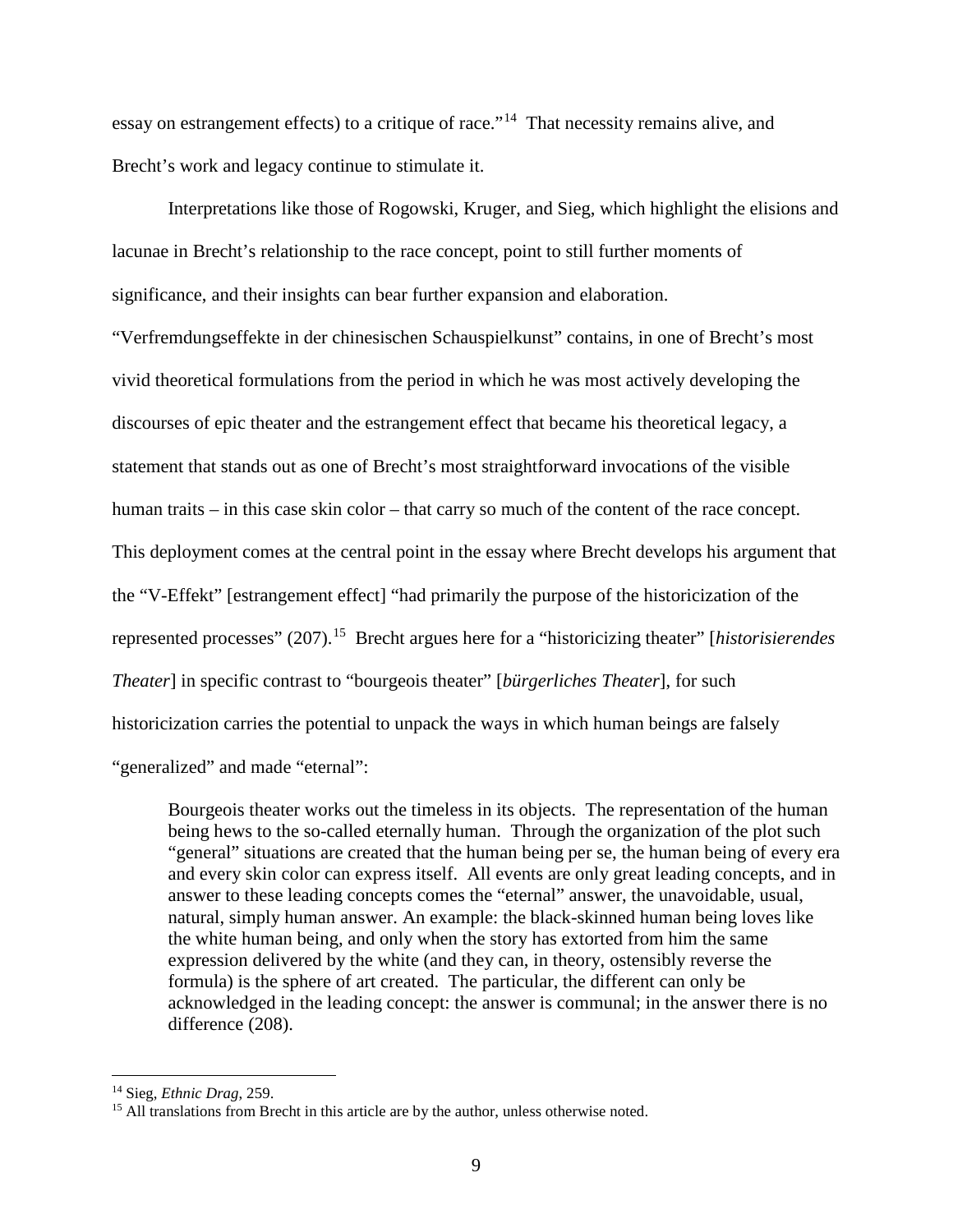Brecht therefore indeed does acknowledge, and in this unusual case approaches the deployment of, a race concept, here in the figure of skin color. In "Verfremdungseffekte in der chinesischen Schauspielkunst," in fact, the essay that the editors of the *Berliner und Frankfurter Ausgabe*  declare to be the first dateable written text in which Brecht names and explores the "Verfremdungseffekt," race provides a central conceptual and rhetorical fulcrum.<sup>[16](#page-9-0)</sup>

As the rather well-known story goes, the writing of "Verfremdungseffekte in der chinesischen Schauspielkunst" was motivated in part by Brecht's encounter in Moscow with the Chinese opera performer Mei Lanfang, whose practice Brecht takes as one of his points of analysis in the text. His rather cursory set of reflections on Mei Lanfang's technique can of course hardly be considered extensive engagement on Brecht's part with the traditions and techniques of Chinese theater. Critical commentary on Brecht's misapprehension of these techniques of Chinese acting goes back decades, and it is clear that Brecht was most interested in exploring how his own perceptions of Mei Lanfang might serve the purposes of his theorization about the practice of epic theater and the V-Effekt.<sup>[17](#page-9-1)</sup> Some of Brecht's own acknowledged difficulty with the composition of the essay, which Margarete Steffin reported to Walter Benjamin in a letter in September 1936, may have stemmed from this tension between the necessity to provide some kind of reasonable representation of Chinese acting and the polemical theoretical purpose of the essay as an argument about performance practice.

Nonetheless "Verfremdungseffekte in der chinesischen Schauspielkunst" is interesting not for what it claims or imagines about Chinese acting traditions, but for the ways in which it raises theoretical and critical questions about race while connecting these reflections to Mei Lanfang and his practice only obliquely if at all. Brecht's approach throws into high relief the

<span id="page-9-0"></span> <sup>16</sup> BFA 22.2, 959.

<span id="page-9-1"></span><sup>17</sup> An early example of such critical engagement: Renata Berg-Pan, *Bertolt Brecht and China* (Bonn: Bouvier, 1979), 164-65. See also: Joy Calico, *Brecht at the Opera* (Berkeley: University of California Press, 2008), 173n47.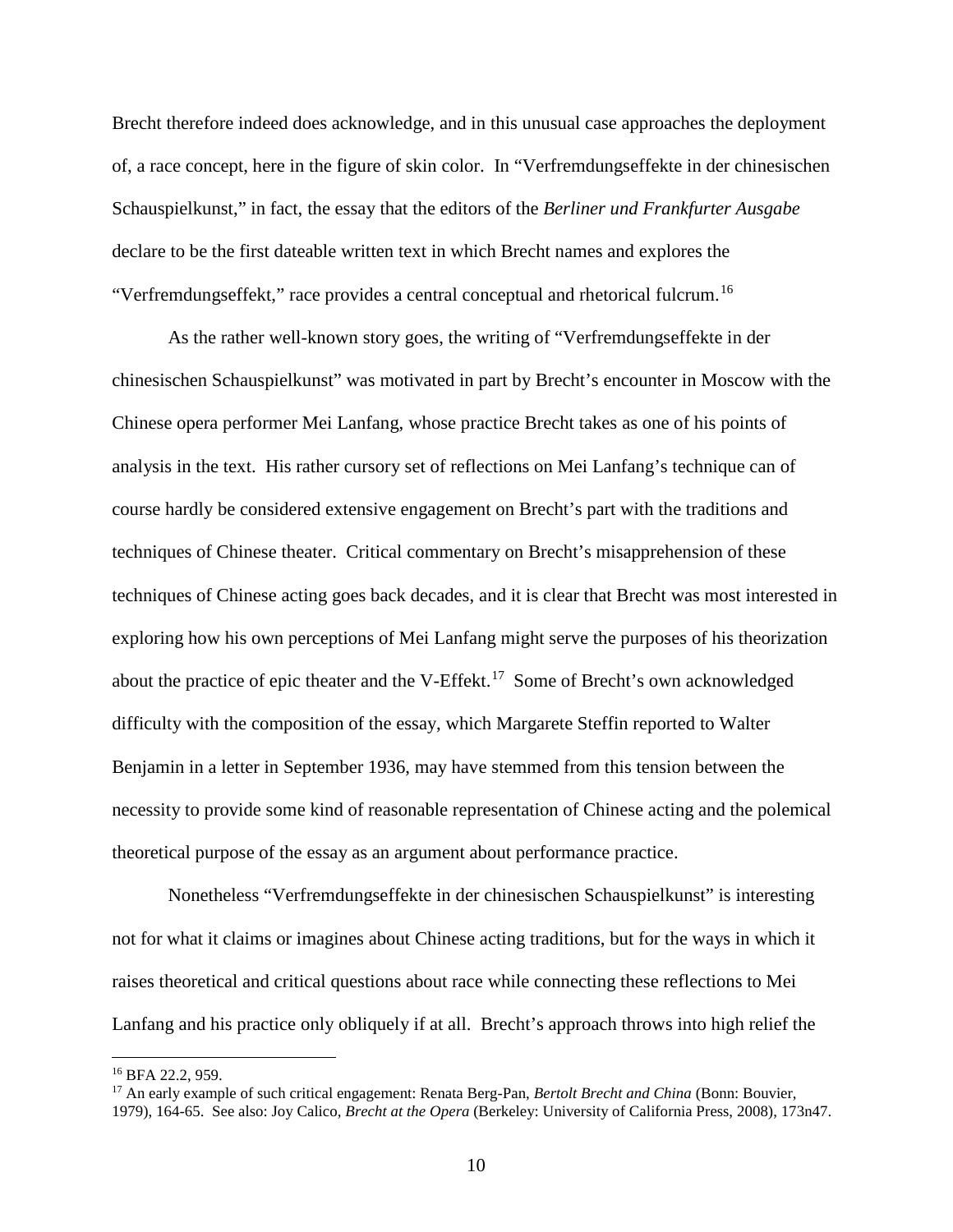discontinuities and contrasts between the local, particular, embodied aspects of his thought and the taxonomic, universalizing aspects of race concepts that tend to mask and distend the individual human beings to which they are applied. Brecht's approach to scientific knowledge in the 1930s reveals sympathy for universalizing epistemic moves, fully aware as he is of the relationships between knowledge, investigation, and social power.<sup>[18](#page-10-0)</sup> Brecht's approach to race here thus makes manifest the ways in which his incipient theories do not always move without friction among the concepts they attempt to distinguish: performer and performed, showing and shown, form and content, discrete and representative.

Furthermore, it is also in Brecht's most complex and fraught reflections on theatrical form – his encounter with opera – that the stakes of these conflicts are raised to the highest degree. Race, in fact, provides a close conceptual correlative of the same issues that made Brecht uncomfortable about opera: the potential for the performative aspects of embodied practice to become politically, financially, or conceptually fungible, and therefore to fixate attention upon that which is falsely individual. Race and opera both troubled Brecht, and they did so because they both carry the potential to turn the performing body against itself by making it falsely particular as fetishizable object. Opera and race both rely at once too much and too little upon the body for them to fit comfortably into Brecht's thought. They therefore redouble Brecht's concern with the voice and the body, and become the focus of the endless wary fascination that he shows for them throughout his career.

In "Verfremdungseffekte in der chinesischen Schauspielkunst," Brecht theorizes the imagined Chinese performer as the artist who squares the circle of the problems of race (directly)

<span id="page-10-0"></span><sup>&</sup>lt;sup>18</sup> Sieg summaries this aspect of Brecht's thought expansively: "The fact that, for Brecht, race marked the limits of the social realm as that which could be changed, and was instead relegated to the natural realm, which could only be mastered, attests to the complex genealogy of his scientism – its affiliation with enlightenment anthropology, with Marx's antisemitism couched in class terms, and finally with his own contemporaries' casting of historical processes in crassly racial and eugenicist terms, across the ethnic, class, and political spectrum." *Ethnic Drag*, 64.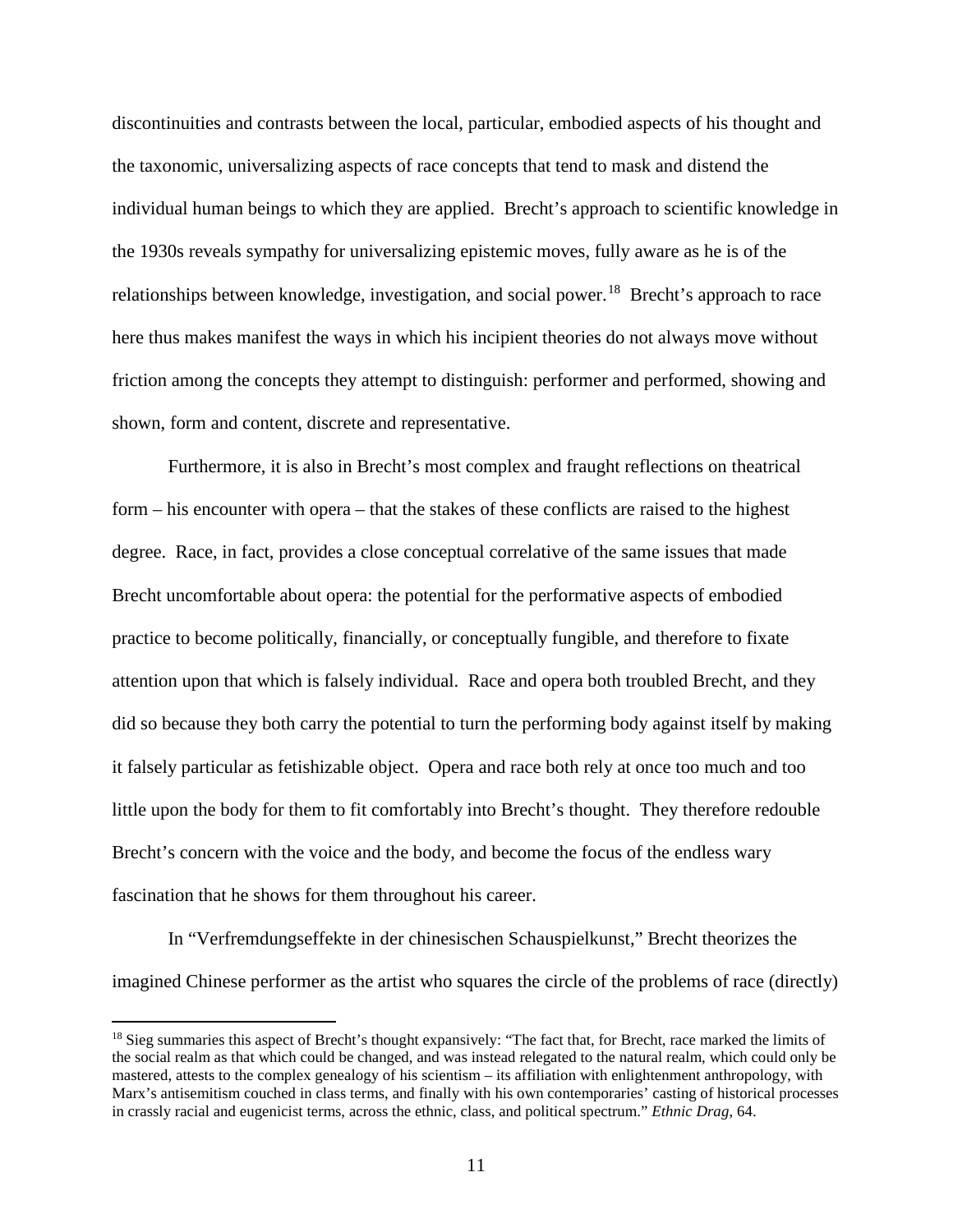and opera (indirectly) by transcending both the limitations of the body as a marked, racialized object that captures fetishistic interest and as a representative specimen in epistemological schemes. Brecht's most far-reaching, and therefore troubling, claim about Chinese performance is that it derives from things that are secret and esoteric, but at the same time proto-scientific. It enables knowledge claims, and therefore epistemological control, because it makes out of theatrical practice a kind of anthropological play that is both mimetic and anti-mimetic at once. Brecht seems to be making a dialectical argument, but one that betrays a measure of ambivalence: he posits that the potential effectiveness of Chinese acting comes from some originary and unknowable sphere of the universally human, but that in becoming manifest through the performer it enables the possibility of knowledge. Furthermore, this is not abstract knowledge, but rather epistemologically generated political power that seeks and makes revolutionary interventions in the world. Brecht therefore represents the Chinese performer as maintaining a privileged relationship to the natural world, enabling knowledge of it:

Out of the secrets of nature (especially human) he makes his secret; he does not allow himself to be looked into as he brings out the natural phenomenon. Nature also does not yet allow him, who brings the phenomenon out, insight. We stand before the artistic expression of a primitive technology, an originary stage of scientific knowledge. The Chinese artist gains his estrangement effect from magic's witness (206-207).

The Chinese actor seems only semi-conscious of the dynamics of her practice, which serves nonetheless to increase further the power of that practice.

Brecht concludes this passage with another of his hair-raising aphorisms, one that mixes economic, political, scientific, and artistic metaphor, and can hardly fail to be read against itself when one remembers that Brecht was in close personal contact with Walter Benjamin as he was writing these words in the latter part of 1936:

One also may not simply declare that the position suggested here is proper to science, but not to art. Why should art not attempt, naturally with *its* own measures, to serve the great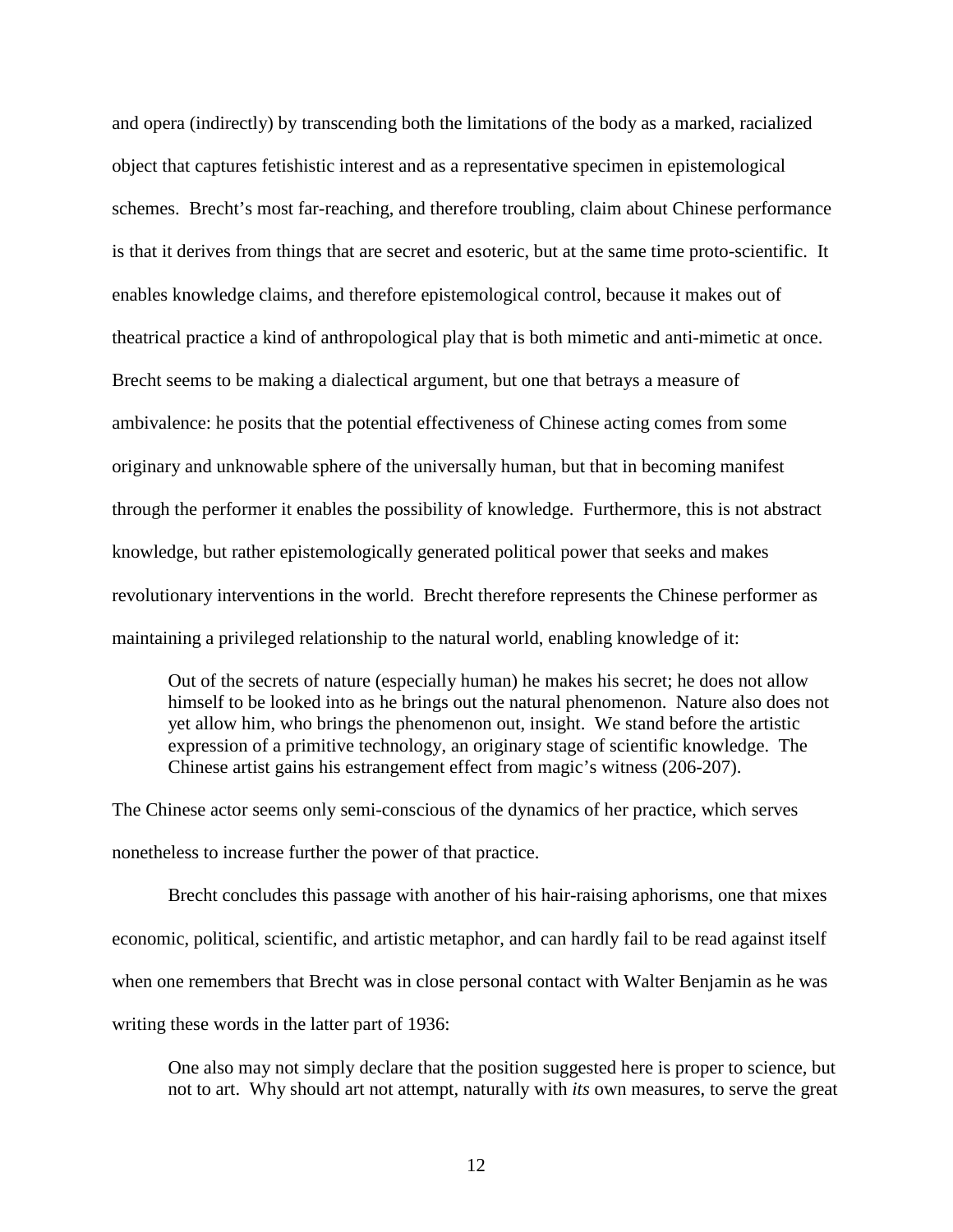social task of the domination of life? In fact only those who require such a technique for very specific societal purposes can study the V-Effekt in Chinese acting with profit  $(207)$ <sup>[19](#page-12-0)</sup>

Brecht has not chosen here the concept "domination of nature" [*Naturbeherrschung*] that became in the 1940s so central to the thought of the exiled Frankfurt School. Rather he has chosen "domination of life" [*Beherrschung des Lebens*]. This choice, directed toward political revolution, points further toward a confluence of material around the race concept that stood among the central moments of the disciplinary sphere of biology in the early twentieth century. Biology at the time, and in the discursive spheres intimated by Brecht here, meant much more than just the investigation of living phenomena. They meant intervention in them, often for the purposes of excluding, penalizing, or destroying forms of life, human or otherwise, considered inadequate to the standards applied to the 'domination of life.'[20](#page-12-1) Here, then, emerges yet another moment of tension in Brecht's thought, as his thought displays some resonance, or even sympathy, with an epistemological sphere – biology – that carried interventionist strands that could be so useful across the political spectrum.

In the remainder of his essay on Chinese acting, Brecht goes on to explore what he calls "historicizing theater," specifically for its epistemological potential. Historicizing theater does something at once anthropological and anti-anthropological, for it seeks the particular, but specifically as the source of knowledge: "It throws itself fully and completely into that which is

<span id="page-12-0"></span> $<sup>19</sup>$  Benjamin was working at this time on an essay that gave him several years of trouble in its conception: the essay</sup> "Eduard Fuchs, Collector and Historian," in which the relationships between history and representation receive their deepest exploration. A thorough exploration of the relationships between Brecht's and Benjamin's reflections upon history and visual representation in the "Verfremdungseffekte" and "Eduard Fuchs" essays – and especially their overlapping interest in the significance of the tensions between generality and particularity – would provide a fruitful basis for a further essay. Nonetheless it is clear from the historical documents explored by the editors of the Benjamin *Gesammelte Schriften* that Benjamin, despite substantial misgivings about the Fuchs project, finally undertook the completion the long-delayed essay while in Brecht's company in Denmark in August 1936, at the same moment that Brecht was struggling with the composition of the "Verfremdungseffekte" essay. See: Walter Benjamin, *Gesammelte Schriften* II.3, Rolf Tiedemann and Hermann Schweppenhäuser, Eds. (Frankfurt am Main: Suhrkamp, 1977), 1316-1317; 1326-1327.

<span id="page-12-1"></span><sup>20</sup> See: Kevin S. Amidon, "'Diesmal fehlt die Biologie!' Max Horkheimer, Richard Thurnwald, and the Biological Prehistory of German *Sozialforschung*," *New German Critique* 104 (Summer 2008): 103-137.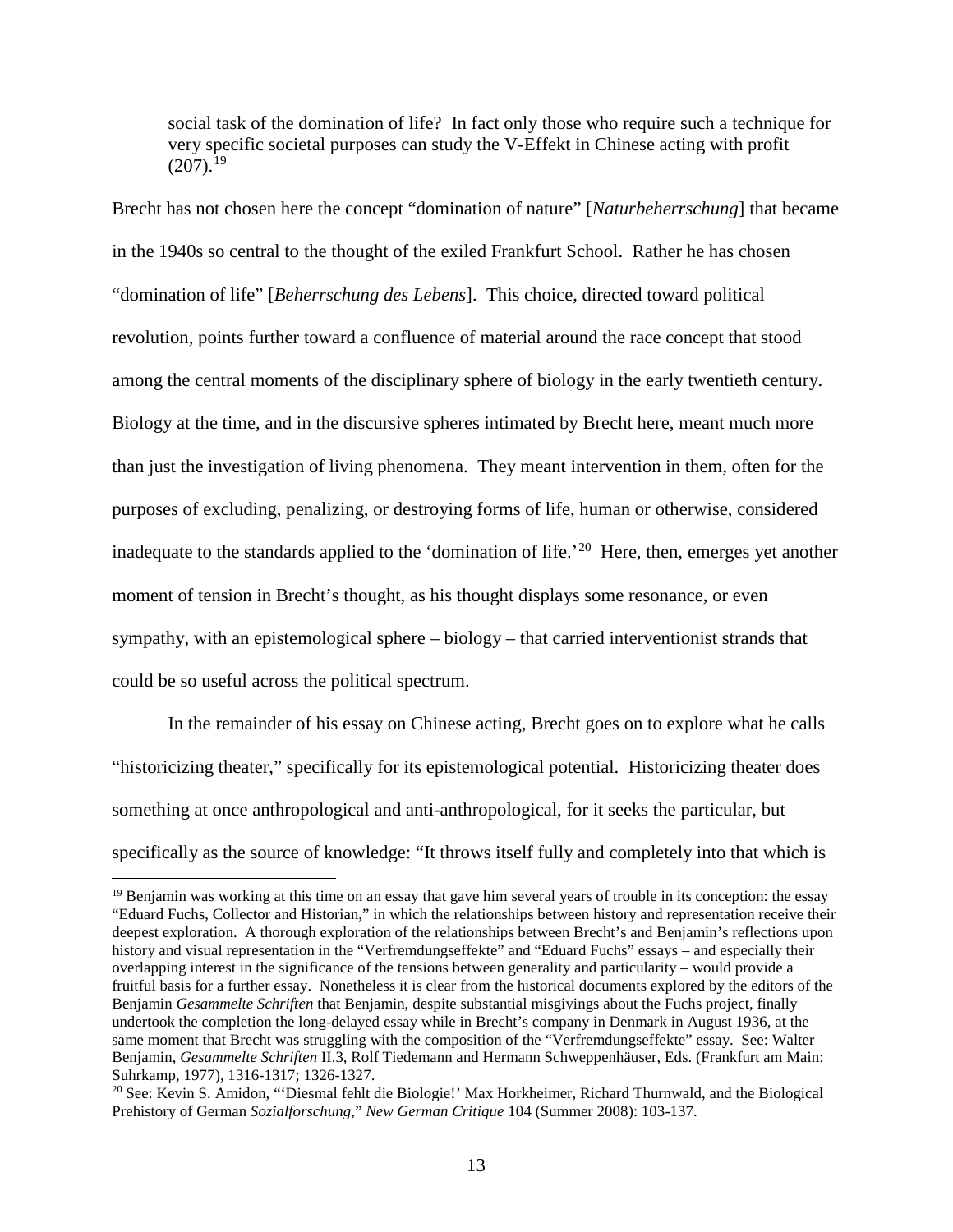something's own, the special, that which requires investigation about everyday processes" (209). Here, the sphere of possibility of the race concept, in Brecht's invocation of skin color earlier in the essay, expands further under the surface of Brecht's discourse, for the Enlightenment core of the race concept begins here to show its dialectical complexity: it seeks the general and the eternal, but at the same time it imposes that generality upon the particular.<sup>21</sup> Historicizing theater reveals this tension, because it appears to generate, precisely through its concern with particularity, the possibility of knowledge. Nonetheless that knowledge itself serves the "domination of life." Brecht raises these tropes here in the service of the specter of revolution, but his language evokes as much the dialectic of enlightenment – knowledge in the service of the direct domination of people – explored ten years later by Horkheimer and Adorno in *Dialektik der Aufklärung* as it does any liberating potential in radical political change.<sup>[22](#page-13-1)</sup>

Brecht's theorization of historicizing theater therefore moves, like his deployment of the race concept, recursively between the general and the particular, between the taxonomic and its necessary specimens. Bourgeois theater seeks to generalize human experience. In this way it participates in the "de-racialization" that Barot and Bird identify as a significant early historical usage of the term in the service of an argument, by the anthropologist Sir Arthur Keith, for the superiority of European and Anglo-Saxon peoples. Here they reference the Oxford English Dictionary quoting Keith's book *Ethnos, or The Problem of Race Considered from a New Point of View* (1931), though the OUP reveals that Keith was not in fact the earliest user of the term:

<span id="page-13-1"></span><span id="page-13-0"></span> <sup>21</sup> See for example: Jon M. Mikkelsen, ed., *Kant and the Concept of Race* (Albany, NY: SUNY Press, 2013). <sup>22</sup> For a thorough introduction to Horkheimer and Adorno's form of Critical Theory that emphasizes the question of domination see: James Bohman, "Critical Theory", *The Stanford Encyclopedia of Philosophy* (Fall 2016 Edition), Edward N. Zalta (ed.), URL = <https://plato.stanford.edu/archives/fall2016/entries/critical-theory/>.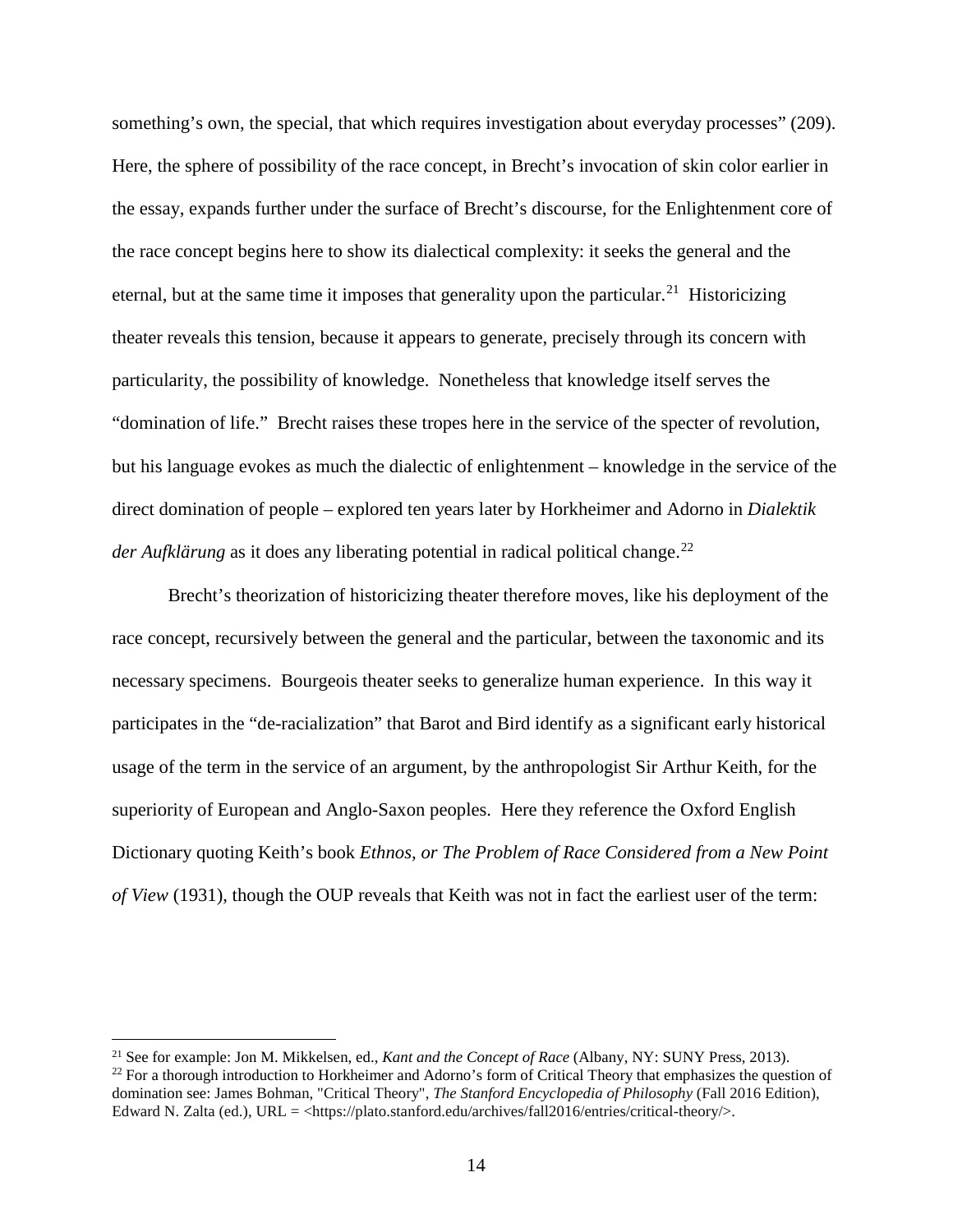"Where Huxlely went wrong was in believing that when Europeans belonging to separate racial stocks…were planted together…they became, if I may coin a term, deracialized."<sup>[23](#page-14-0)</sup> Bourgeois theater thus masks the reality of human particularity, and creates false representations that serve economic exploitation. Brecht's historicizing theater attempts to enable the representation of that particularity, but in ways that would put it in the service of general goals of political and social transformation. Race therefore becomes the barely acknowledged mediator of the endlessly troubled relations between the individual expressive capacity of the performer and the possibility of political theater. Brecht's imagined Chinese performer is a performer whose practice potentially transforms this tension between the false universality of the "human being" and the unknowable particularity of the represented individual into something more. That imagined performer is simultaneously Chinese and universal, racialized and generalized, mysterious and scientific, embodied and transcendent.

Formal and technical questions of theatrical practice that Brecht approached at this time further deepen the stakes of these issues. At the time that Brecht was composing his reflections on Chinese theater, he was continuing his conflicted encounter with opera. That encounter points to a tension in his thought that runs in parallel to race as a mediator of particularity and knowledge. The performing body in opera – marked indelibly by its overwhelmingly present vocal display – draws attention to itself and becomes fungible in ways that foreground the friction between the general and the particular in a manner that recapitulates the dynamics of the racialized body. Just as the racially marked individual is subject and object at once, the singing voice in opera is not just an artifact of the performing body, but a mediating instance that renders the voice into object. That object demands such attention to its sublime particularity that it

<span id="page-14-0"></span><sup>&</sup>lt;sup>23</sup> Barot and Bird, "Racialization," 602.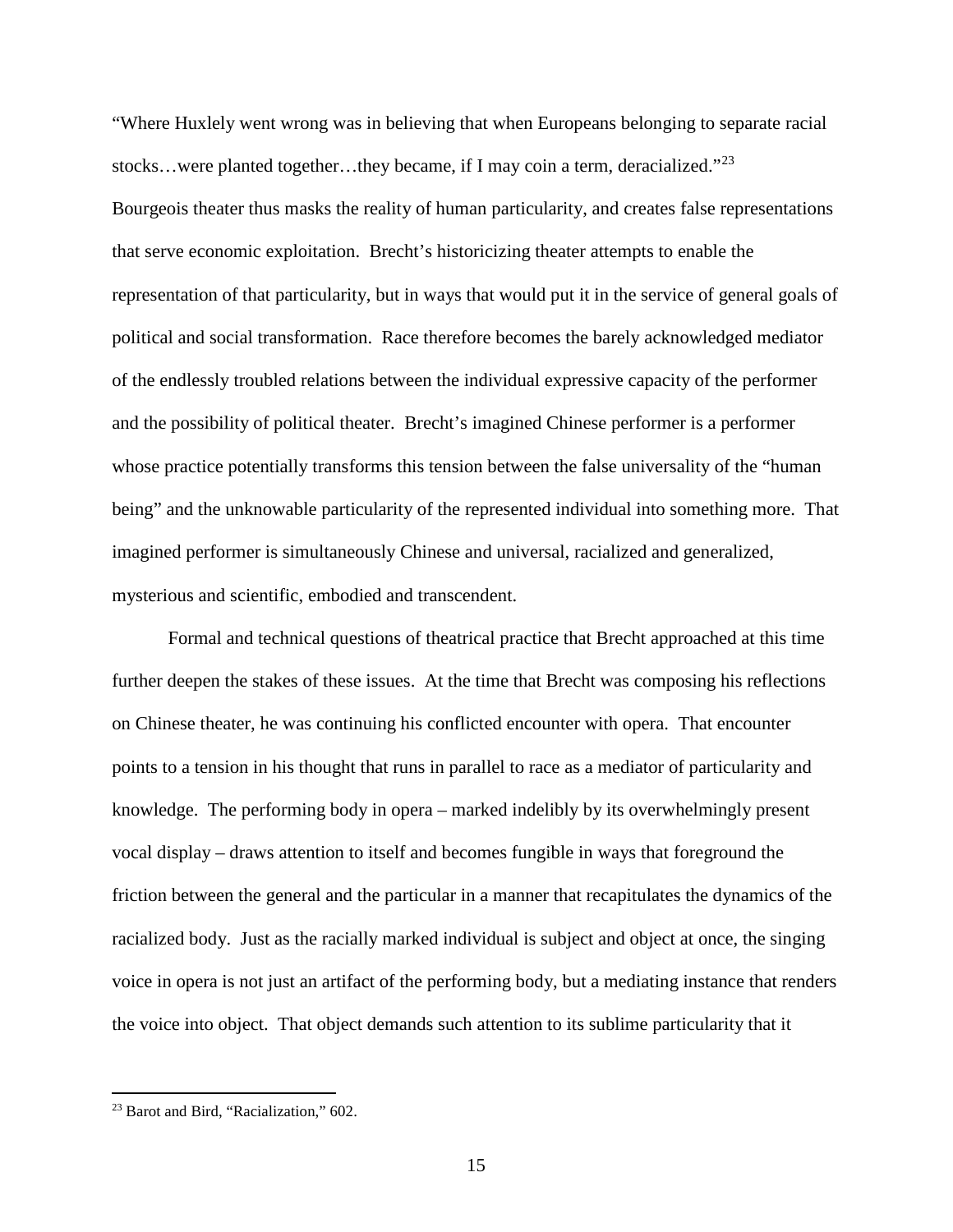interrupts the dialectics of the particular and the universal that lies at the heart of Brecht's theories of the 1930s and 1940s.

The significance of the operatic voice-object to Brecht's entire theoretical and theatrical corpus has been given an extensive and subtle reading by Joy Calico. Her reading can be elaborated to reveal the complementarity of race and opera in Brecht's thought, and how they worked together to motivate the development of Brecht's theories and techniques. Calico summarizes Brecht's encounters with race on the American stage during his exile, and demonstrates not only that he was intrigued by the possibilities presented by African-American actors on stage in all-Black and mixed productions, but that this fascination overlapped significantly with his ongoing engagement with the forms and practices of opera.<sup>24</sup> She argues that the most interesting root of Brecht's ambivalence about opera derives from the inherent propensity of the operatic singing voice to come apart from both the body of the performer and the content of the singing, and thereby to establish itself as voice-object. This voice-object – the object of both the desire of the audience for vocal beauty and of the performer's own technical strivings – potentially disrupts, in Calico's reading, the possibility of a constitutive element of the epic theater explored and advocated by Brecht in his theoretical work in the mid-1930s, particularly "Verfremdungseffekte in der chinesischen Schauspielkunst": the gestic split between performer and performed. In Calico's forceful expression:

During the mid-1930s, Brecht was forced to develop a highly pragmatic performance theory because his pieces were now performed without the benefit of his direct supervision. Whereas gestus had been situated almost exclusively in the performer's visible body in motion or stasis, new circumstances prompted him to locate the gestus in

<span id="page-15-0"></span> $24$  Calico explores at some length the well-known attempt by Clarence Muse to put on an all-African-American production of *The Threepenny Opera* in 1941-42; the mixed production of *The Private Life of the Master Race* at the City College of New York in 1945-56; and the Broadway production of Brecht's adaptation of *The Duchess of Malfi* in 1946, in which the African-American actor Canada Lee wore something like vestigial whiteface (something the New York Herald Tribune called "a stunt new to the annals of the theater"). Calico, *Brecht at the Opera*, 78-87. On these productions see also James K. Lyon, *Bertolt Brecht in America* (Princeton: Princeton University Press, 1980), 132-150.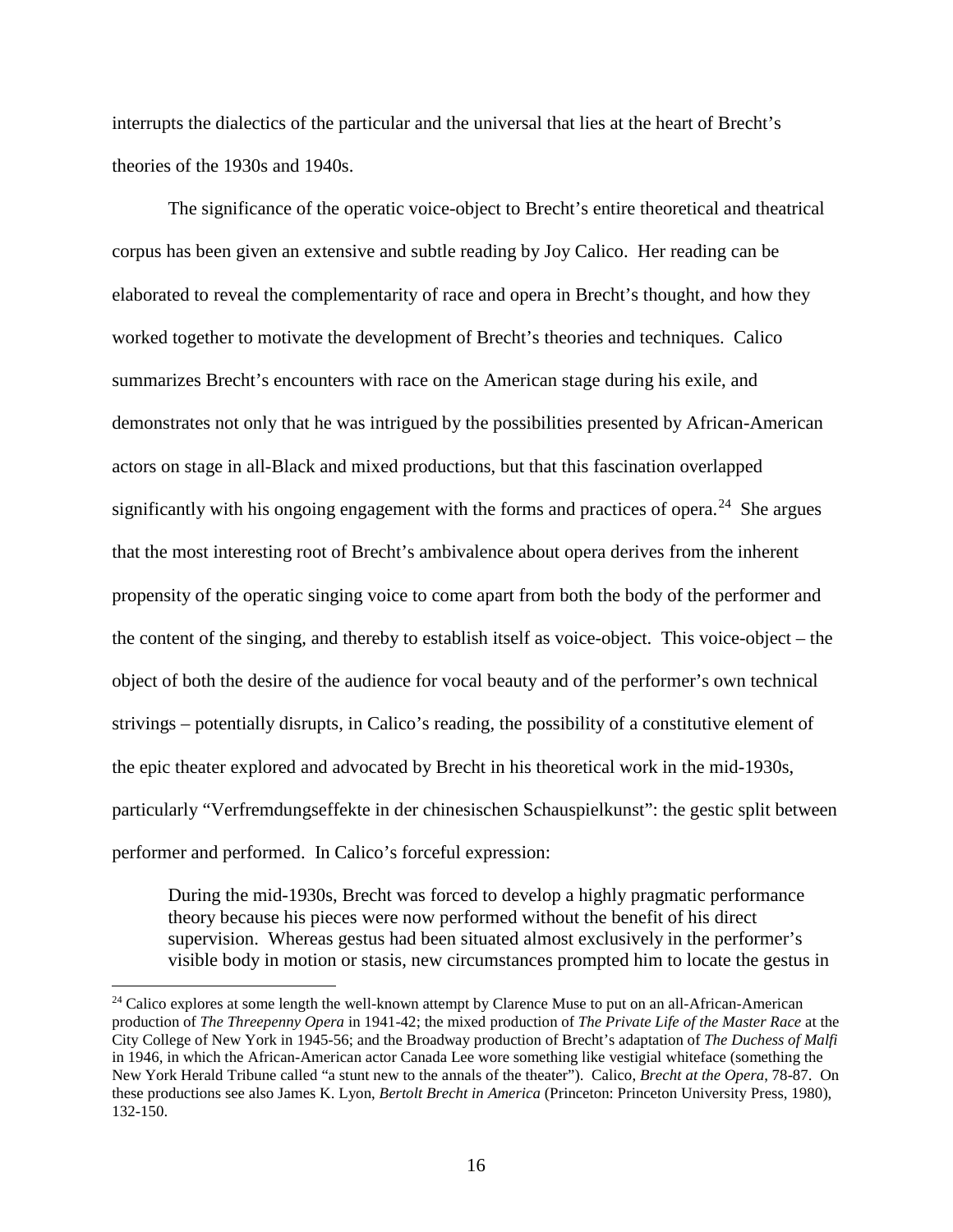the fixed, notated score, which was then realized via the performer's temporal, sounding body.... I maintain that Brecht did not anticipate the emergence of the voice-object when he shifted the emphasis from the showing body to the sounding body.<sup>[25](#page-16-0)</sup>

Furthermore she argues that the voice-object undermines some of Brecht's arguments about

gestus and dramatic technique. At the very least, it highlights the tensions and frictions within

those arguments:

I will show that the byproduct of situating the gestus in the musical score, therefore requiring a sounding body for realization, is that the body produces the voice-object in the process, a phenomenon that dominates all else on stage and resists containment in the gestus (44).

These dynamics of the voice-object are congruent with the tensions produced by Brecht's

imagination of the gestic techniques of the racialized Chinese actor. Calico in fact notes the

significance of Brecht's encounter with Mei Lanfang for his theorizing in the mid-1930s (9;

143n47).

The voice object thus heightens the stakes of the gestic split as Brecht explores it in

"Verfremdungseffekte in der chinesischen Schauspielkunst." In the essay he sites argues that the

gestic split emerges through the act of the Chinese artist "looking upon himself":

In this way the artist divides the mimetic (representation of observation) from the gestic (representation of the cloud), but the latter loses nothing by this, for the posture of the body works backward upon the face and lends it its entire expression…. The artist has used his face as the empty page that can be inscribed by the gestus of the body.<sup>[26](#page-16-1)</sup>

Brecht imagines that the actor's reflection upon his own embodied practice and physicality tears the veil of sentimentalizing, universalizing identification from theatrical practice. This is no straightforward process, however, because the operatic voice-object always holds the potential to interrupt it. The voice-object represents the most extensive form of the singer 'listening upon herself' technically, but (almost) always in the service of the transcendent masking of the

<span id="page-16-0"></span> <sup>25</sup> Calico, *Brecht at the Opera*, 8-9. References hereafter parenthetical.

<span id="page-16-1"></span><sup>26</sup> BFA 22.1, p. 201.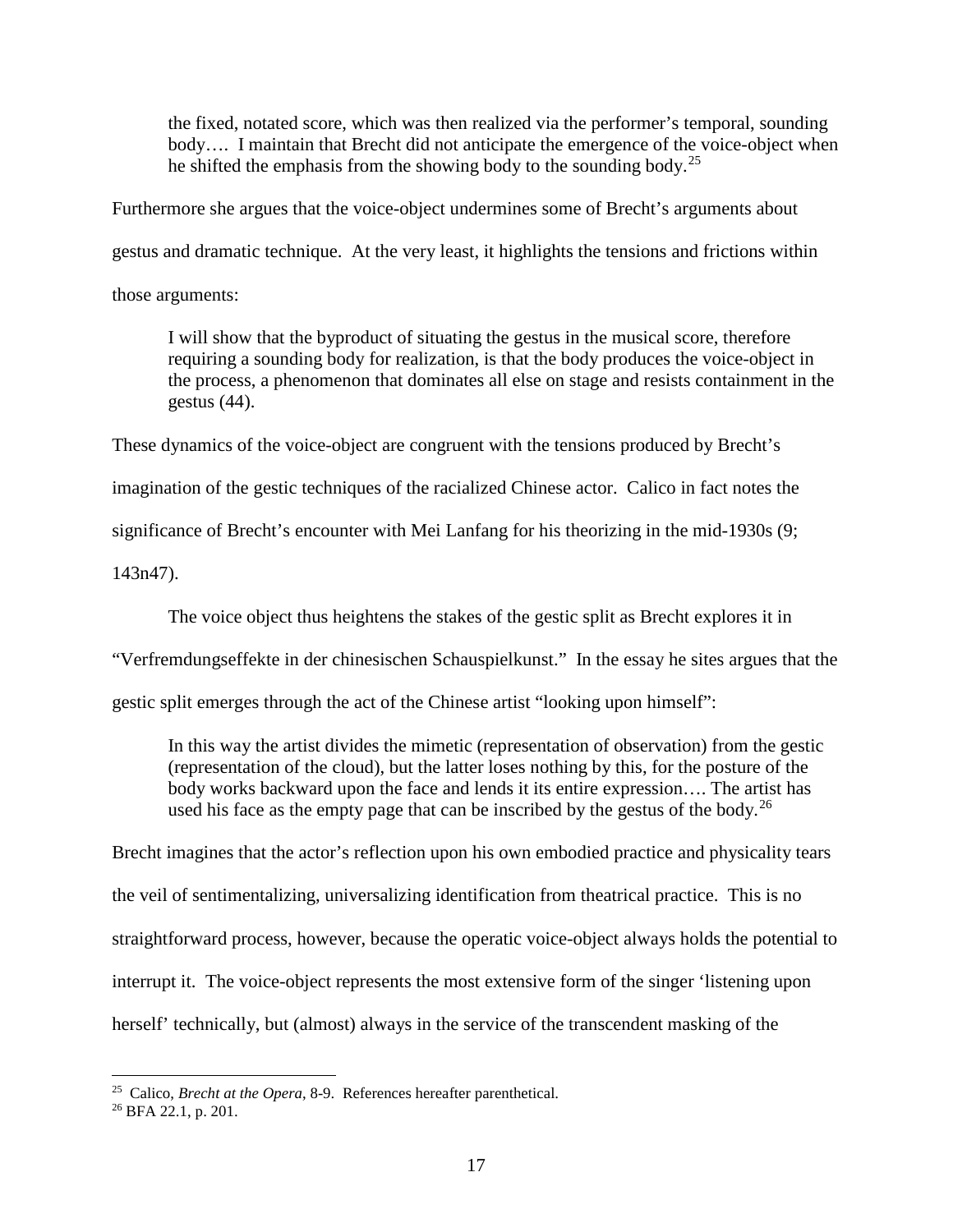visibility or audibility of the technical effort involved in vocal production. As the opera and performance scholar Carolyn Abbate argues, this overcoming of the limitations of the sounding body to achieve the extremity of operatic representation pushes operatic performance into the sphere of the "drastic," interrupting and upending not only for the spectator but also for the scholar and critic those "gnostic" moments that emerge from the interpretation of operatic texts and scores.<sup>[27](#page-17-0)</sup> Brecht himself sometimes recognized this possibility – and Calico argues that he in fact "attempted to suppress the voice-object through various performance instructions so that audience members would not succumb to its siren song" (70). Nonetheless it makes, like race, continuous and dialectical trouble for Brecht's dramatic theory, for it comes between the performing body's actions and the spectating body's reception, linking them in ways that make the epistemic goals of Brecht's theories – the spectator being "driven toward cognition," as Brecht advocates in his "Anmerkungen zur Oper Aufstieg und Fall der Stadt Mahagonny." – into something more complex and fraught than Brecht himself imagined.<sup>[28](#page-17-1)</sup>

Abbate's focus on the drastic in operatic performance points, perhaps, to a means by which performing bodies that reveal the stakes of their own racialization might become something not disruptive to Brechtian theory and practice, but a productive extension of it. Brecht's blind spots about race might, therefore, become a means to their own overcoming. Abbate stages her arguments from a position that stands against simplistic Brechtian tropes: "Prescribing a critical distance from the performance experience, ever since Brechtian estrangement, has seemed to guarantee liberal credentials. Yet this can foreclose much that is of

<span id="page-17-0"></span> <sup>27</sup> Carolyn Abbate, "Music – Drastic or Gnostic?" *Critical Inquiry* 30 (Spring 2004): 505-536. Calico derives her important elements of her discussion from Abbate's work. See Calico, *Brecht at the Opera*, 201n89; 202n99; 202n100.

<span id="page-17-1"></span><sup>28</sup> Bertolt Brecht, *Aufstieg und Fall der Stadt Mahagonny* (Frankfurt/M.: edition suhrkamp, 1955), 88.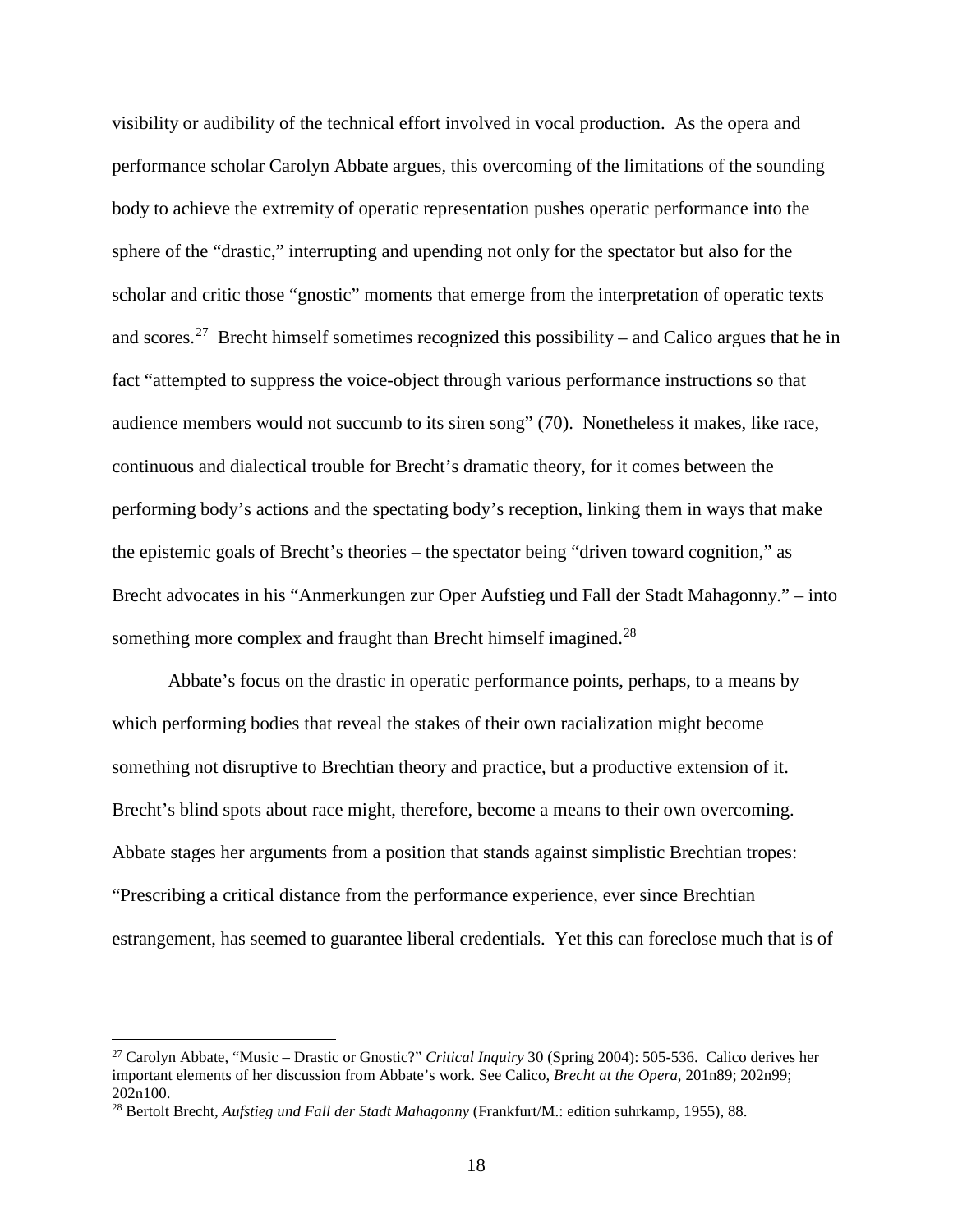value, both intellectually and morally, in encountering a present other at point-blank range."<sup>29</sup> That present other, as performing, audible body, carrying its marks of racialization, engages the spectator in more than culinary pleasure, more than consumption. It demands to be seen as "I":

This first person, this I who isn't going to forget, must be willing to walk onstage once what counts is the live performance that once took place, experienced only by those who were present. That is the reason why casting one's lot with performance and the drastic has seemed so difficult: there is no place to hide.<sup>[30](#page-18-1)</sup>

This impossibility of forgetting, of the indelible memory of the encounter with the other as performing presence, becomes the threshold to a kind of knowledge that is sufficiently embodied to do justice to the history of embodied, racialized individuals.

Elin Diamond's work provides perhaps the most spirited advocacy for an approach to Brecht that makes manifest a productive encounter with the other that holds the potential to realize the promise of Abbate's "drastic," and thereby make the voice-object itself part of that encounter. The performer's body and voice must not work separately as moments of spectatorial delectation, but together as direct experience of the other and the processes of othering. Diamond builds her arguments around the dialectical idea of the "not, but" found in Brecht's 1940 essay translated by John Willett as "Short Description of a New Technique of Acting which Produces an Alienation Effect": the Brechtian actor strives, dialectically, to represent not only what she shows, but what she chooses not to show. Spectators must therefore become productive interlocutors, because the actor's body always represents more than an object on display. It enacts the historical traces of its gendered, racialized identity:

The Brechtian "not, but" is the theatrical and theoretical analog to the subversiveness of sexual difference, because it allows us to imagine the deconstruction of gender – and all other – representations. Such deconstructions dramatize, at least at the level of theory, the infinite play of difference that Derrida calls *écriture* – the superfluity of signification that places meaning beyond capture within the covers of the play or the hours of

<span id="page-18-0"></span> $29$  Abbate, "Music – Drastic or Gnostic," 532.

<span id="page-18-1"></span><sup>30</sup> Abbate, "Music – Drastic or Gnostic," 536.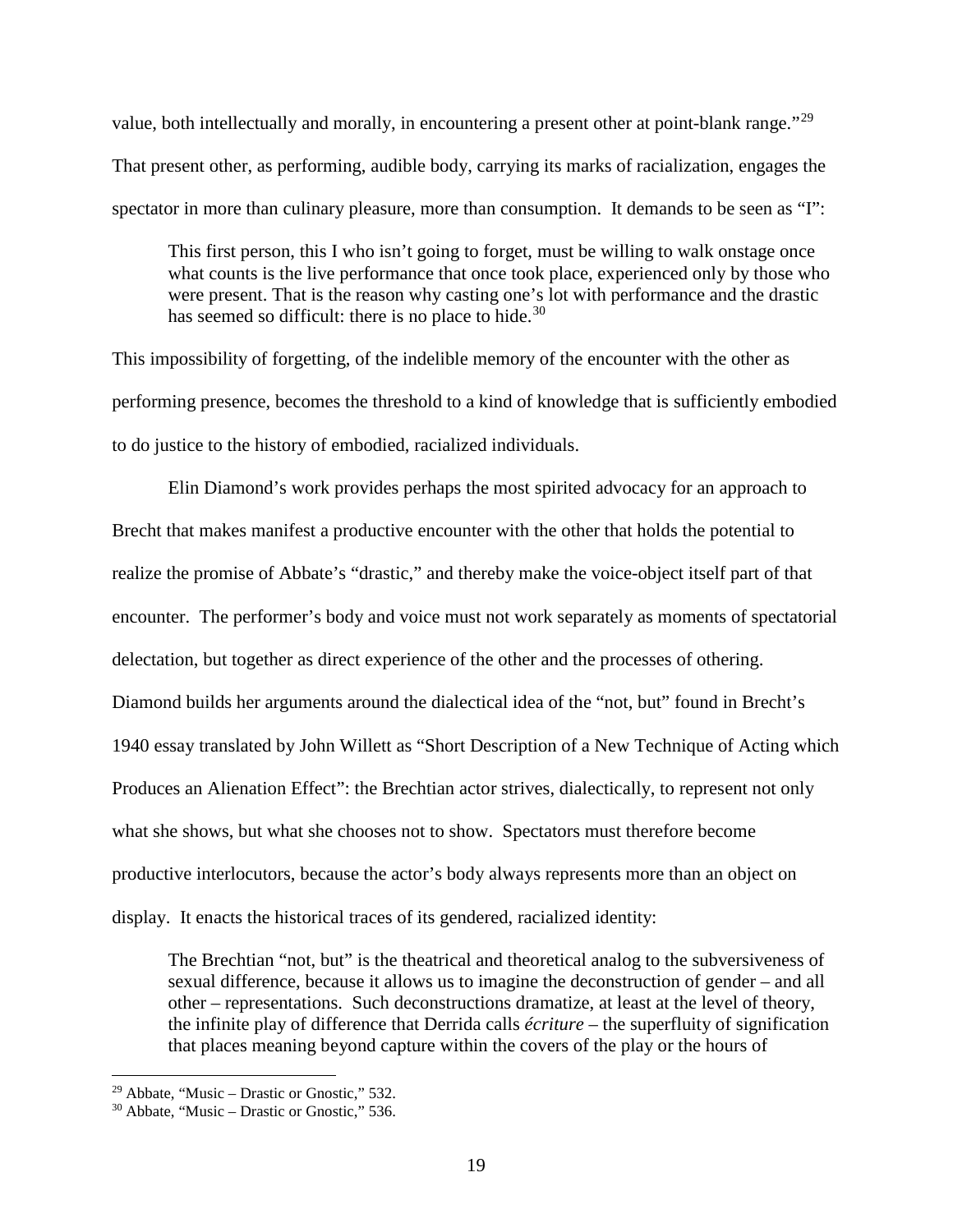performance. This is not to deny Brecht's wish for an instructive, analytical theatre; on the contrary, it invites the participatory play of the spectator, and the possibility for which Brecht most devoutly wished, that significance (the production of meaning) continue beyond play's end, congealing into choice and action after the spectator leaves the theatre.  $31$ 

Diamond strives to make out of Brecht's ideas, in spite of their blind spots, a basis for engagement with the gendered, racialized other. She insists that the realization of Brecht's vision of an epic theater that does justice to the history of the racialized body is possible: "Yet with all these qualifications, Brechtian theory imagines a polyvalence to the body's representation, for the performer's body is also historicized, loaded with its own history and that of the character…."[32](#page-19-1) Brechtian-feminist critical and performance practice therefore offers a means to render out the troubling object-character of both voice and race a means of realizing a productive engagement with the other. Such engagement requires, however, more layers than Brecht himself foresaw.

Brecht's encounters with opera and with race thus function together to in ways that not only reveal the gaps and inadequacies within Brecht's own theories, but can point to where they might most fruitfully be extended and expanded: the voice-object as troubled mediator of the gestic split must be understood, represented, and enacted alongside and as part of its correlative, the racialized body. The body as racialized object further mediates and frustrates the gestic split because it is at once something imposed epistemically and investigationally, but also quasiperformative. Race in the full context of Brecht's ambivalent encounter with it thus becomes something akin to the *Ur-gestus*, the magical-physiological grounds of the possibility of epic theater, and thereby of politics. These moments thus point, without resolution but always

<span id="page-19-0"></span> <sup>31</sup> Elin Diamond, "Brechtian Theory / Feminist Theory: Toward a Gestic Feminist Criticism," *TDR: The Journal of Performance Studies* 32.1 (1988): 86.

<span id="page-19-1"></span><sup>32</sup> Diamond, "Brechtian Theory / Feminist Theory," 89.